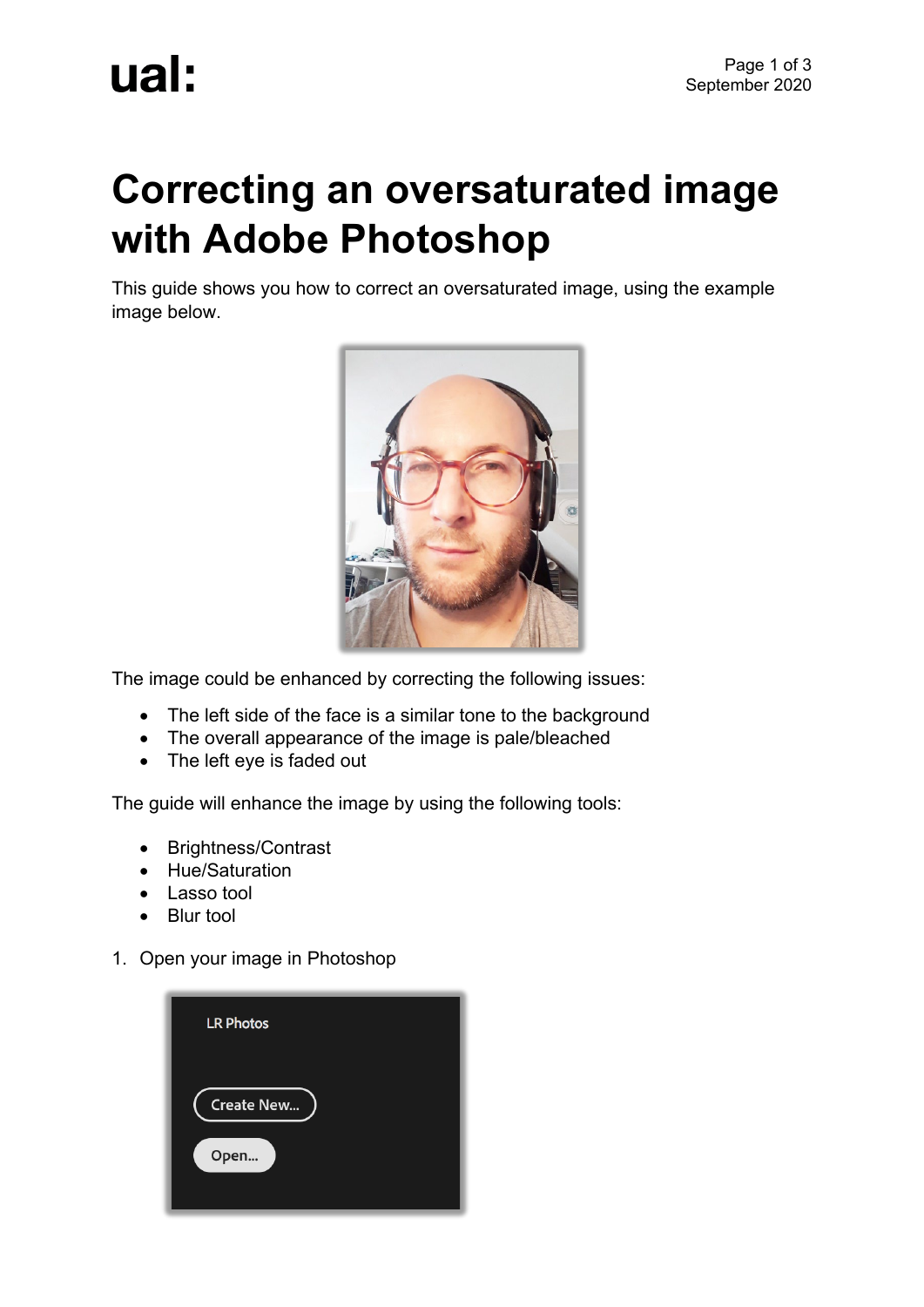

## 2. Select **Image** > **Adjustments** > **Brightness/Contrast**

| <b>Edit</b>     | Image              | Laver         | <b>Type</b> | <b>Select</b>                     | Filter 3D |        | <b>View</b> | Window                 | Help                              |
|-----------------|--------------------|---------------|-------------|-----------------------------------|-----------|--------|-------------|------------------------|-----------------------------------|
|                 | Mode               |               |             |                                   |           |        |             | Adobe Photoshop CC 201 |                                   |
| Layer<br>$\sim$ | <b>Adjustments</b> |               |             | Brightness/Contrast               |           |        |             |                        |                                   |
| B/8#            | <b>Auto Tone</b>   | Auto Contract |             | <b>介出L</b><br>$7 - \triangle 991$ | Levels    | Curves |             |                        | H <sub>L</sub><br>H <sup>36</sup> |

3. Use the sliders to decrease the levels of **Brightness and Contrast** > **OK**



4. Hue and Saturation can be used to make tones look neutral or warmer. Select **Image** > **Adjustments** >**Hue/Saturation** and use the sliders.



| Hue:        | $+5$  |
|-------------|-------|
| Saturation: | $+11$ |
|             |       |
| Lightness:  | $-2$  |
|             |       |
|             |       |

5. The Lasso tool can be used to select specific areas of an image.